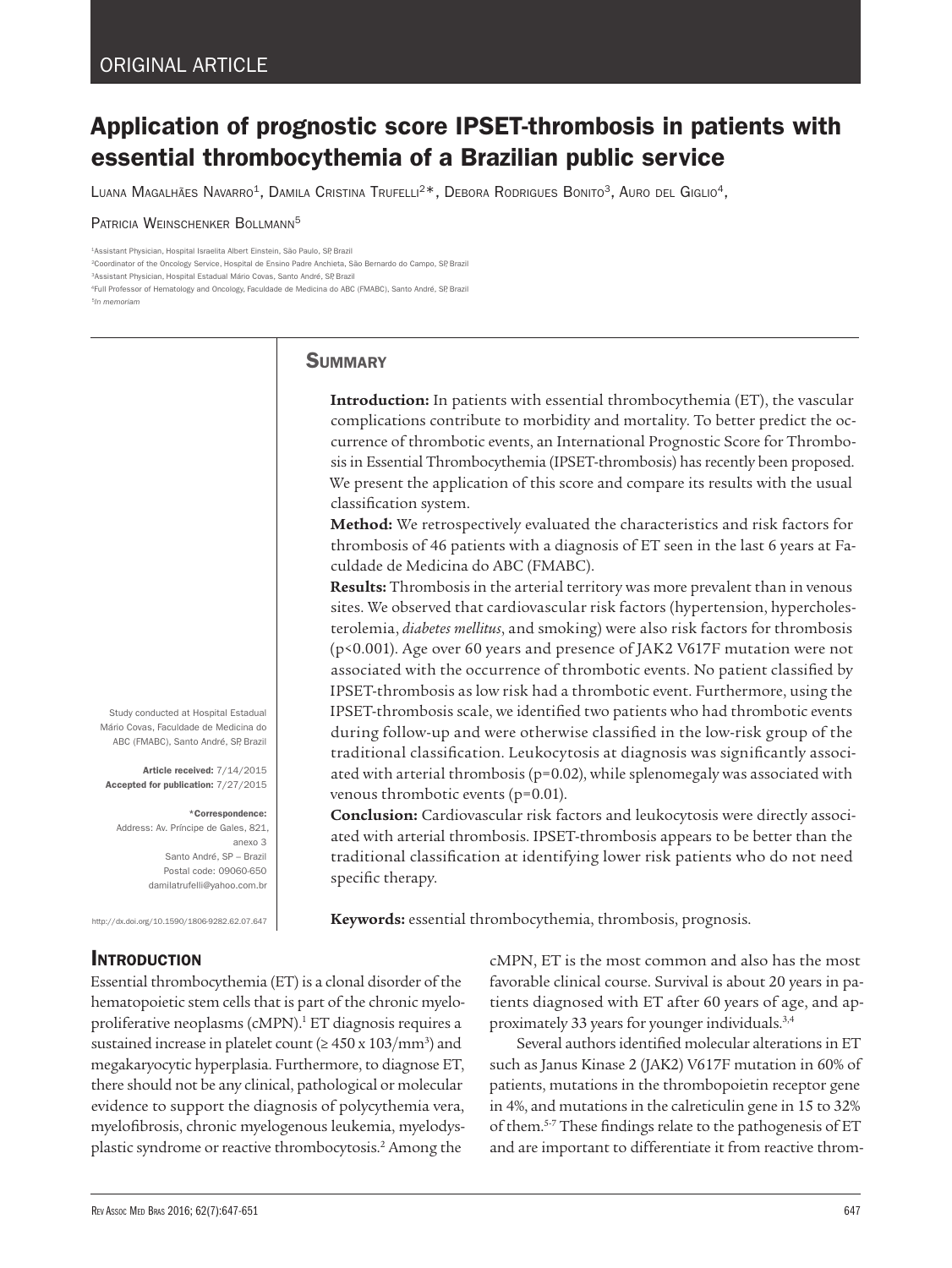bocytosis. The absence of these molecular changes, however, does not exclude ET, since 15 to 20% of the patients can be triple negative.3,8 There is no relationship between mutational status and reduced survival in ET.3

The natural history of ET is characterized by the increase in vascular complications and potential risk of progression to acute myeloid leukemia in about 5%, while transformation into myelofibrosis is a little more frequent.8 Since thrombotic events constitute the main complication of ET and because of its impact on survival, risk stratification for thrombosis is an essential part of the initial clinical evaluation of ET patients. In fact, being over the age of 60 years and having a history of previous thrombosis are two well-established risk factors for thrombosis in these patients. These two factors allowed to stratify ET subjects into a low- (without any of these two risk factors) or a high-risk category (presence of one or both factors).<sup>8-10</sup> Based on this classification, clinical guidelines advise prescribing cytoreductive therapy for high-risk patients in order to avoid thrombotic complications.<sup>9,10</sup>

Recently, the International Prognostic Score for Thrombosis in Essential Thrombocythemia (IPSET- -thrombosis) study<sup>10</sup> examined the impact of new risk factors for ET risk-stratification. In fact, IPSET-thrombosis includes, in addition to age and previous history of thrombosis, the presence of JAK2 mutation and cardiovascular risk factors (hypercholesterolemia, hypertension, *diabetes mellitus*, and smoking).

In our study, we applied the IPSET-thrombosis and compared it with the risk stratification system traditionally used in patients with ET based on age and previous history of thrombotic events. Additionally, we sought to identify which risk factors were associated with thrombosis in this population.

### **METHOD**

This study included 46 patients with a diagnosis of ET established according to the revised criteria of World Health Organization in 2008. We obtained patient information from electronic health records, which include all the clinical data from April 2008 onwards. Data was collected retrospectively, at a single public university institution, Hospital Estadual Mário Covas (HEMC), Faculdade de Medicina do ABC (FMABC).

We analyzed the following data: demographic characteristics (sex, age), clinical and laboratory data (complete blood count at diagnosis and JAK2 mutation), history of previous thrombosis, bleeding or thrombotic events during follow-up. In addition, we analyzed the presence of cardiovascular risk factors such as hyperten-

sion, diabetes, current or recent smoking habit, and dyslipidemia. In this study, we considered as thrombotic events: acute myocardial infarction, ischemic stroke, deep vein thrombosis and arterial thrombosis if documented by imaging studies.

We stratified patients according to the traditional classification strata in two groups: low risk and high risk for thrombosis. In this classification, the presence of any one of the two criteria (age  $\geq 60$  years or previous thrombosis) already defines the risk as high. We also classified patients according to the recent IPSET-thrombosis score that identifies three risk groups: low (0-1 points), intermediate (2 points), and high risk (3-4 points). IPSET-thrombosis considers the following variables: age (1 point), presence of cardiovascular risk factors (1 point), presence of JAK2 V617F mutation (2 points), and a history of thrombosis (2 points).

For statistical analysis, we evaluated associations between categorical variables using Chi-square or Fisher exact tests. In order to assess the presence of significant associations between qualitative and quantitative variables, we used t-Student test. All analyses were carried out with the aid of the SPSS® software version 17.0 (SPSS ® Inc.; Illinois, USA). We considered significant p-values less than  $0.05$  (p < 0.05).

## **RESULTS**

Between April 2008 and January 2015, we included 46 consecutive patients with a diagnosis of ET seen at HEMC. The median age at diagnosis was 61 years, with a female predominance. Microcirculatory symptoms were reported by approximately one-third of the patients, headache being the most frequent complaint. Fifteen (32.6%) patients had splenomegaly at diagnosis; 24 (52.2%) had hypertension; 5 (10.9%) had diabetes; 17 (37%) had dyslipidemia; and 8 (17.4%) were smokers. The median white blood cells (WBC) and platelet counts were 9,375/mm3 and 753,000/mm<sup>3</sup>, respectively. Twenty patients (43.5%) had WBC greater than 11,000/mm3 and 12 (26%) had a platelet count greater than 1 million/mm<sup>3</sup>. We tested 42 patients (91.3%) for JAK2 V617F mutation, of which 24 (57.1%) were positive for this abnormality. Table 1 summarizes the clinical and laboratory data of the patients included at diagnosis.

According to the current risk classification, we classified 16 patients (34.8%) as low risk and 30 as high risk for thrombosis at diagnosis (Table 2). Of the 19 patients who had thrombotic events, two had these events before the diagnosis of thrombosis, while 11 presented these events concomitant to the diagnosis of ET, and six had thrombotic events during follow-up.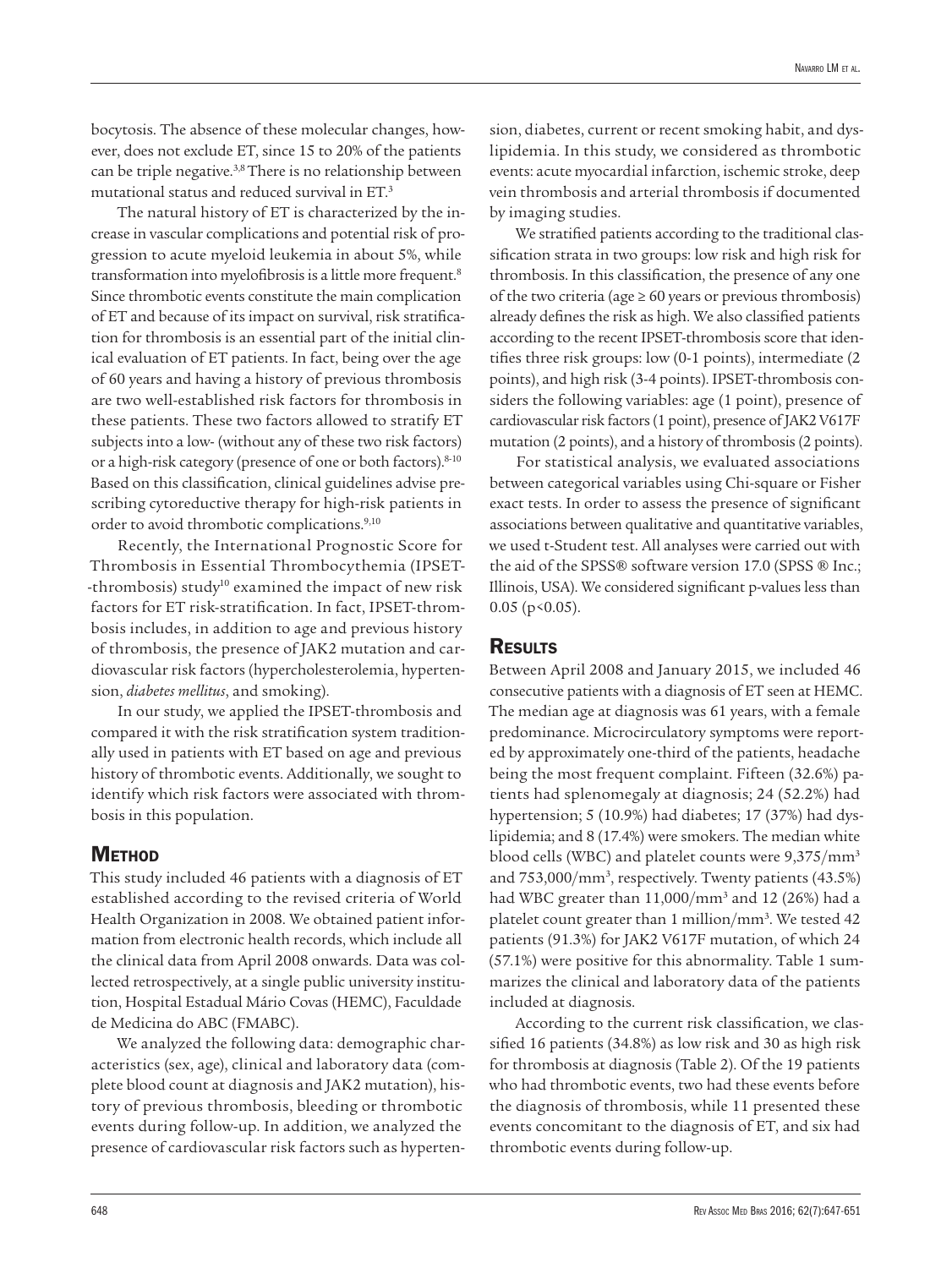| TABLE 1 Clinical and laboratory characteristics.                  |                    |  |  |  |  |
|-------------------------------------------------------------------|--------------------|--|--|--|--|
| <b>Variables</b>                                                  | n (%)              |  |  |  |  |
| Female                                                            | 31 (67.4)          |  |  |  |  |
| Age at diagnosis - years, median (range)                          | 61 (16-85)         |  |  |  |  |
| $\geq 60$ years                                                   | 23(50)             |  |  |  |  |
| $AK2, n=42$                                                       | 24 (57.1)          |  |  |  |  |
| Hemoglobin at diagnosis - g/dL, median (range)                    | $14.0(7.2-18.4)$   |  |  |  |  |
| White blood cells count at diagnosis $-x$ 103/mm <sup>3</sup> ,   | 9.375 (2.04-27.36) |  |  |  |  |
| median (range)                                                    |                    |  |  |  |  |
| Platelets at diagnosis – $x$ 103/mm <sup>3</sup> , median (range) | 753 (327-1800)     |  |  |  |  |
| White blood cells count $\geq 11 \times 103/mm^3$                 | 20 (43.5)          |  |  |  |  |
| Platelets $\geq 1,000 \times 103/mm^3$                            | 12(26)             |  |  |  |  |
| Splenomegaly                                                      | 15(32.6)           |  |  |  |  |
| Thrombosis                                                        | 19 (41.3)          |  |  |  |  |
| Venous thrombosis, n=19                                           | 6(31.6)            |  |  |  |  |
| Arterial thrombosis, n=19                                         | 13(68.4)           |  |  |  |  |
| Bleeding                                                          | 10(21.7)           |  |  |  |  |

n: number of patients.

| <b>TABLE 2</b> Risk stratification at diagnosis.          |           |  |  |  |  |
|-----------------------------------------------------------|-----------|--|--|--|--|
| <b>Variables</b>                                          | n (%)     |  |  |  |  |
| Risk stratification – usual classification system, $N=46$ |           |  |  |  |  |
| Low risk                                                  | 16(34.8)  |  |  |  |  |
| High risk                                                 | 30(65.2)  |  |  |  |  |
| Risk stratification - IPSET-thrombosis, n=44 <sup>#</sup> |           |  |  |  |  |
| Low risk                                                  | 12(27.3)  |  |  |  |  |
| Intermediate risk                                         | 8(18.2)   |  |  |  |  |
| High risk                                                 | 24 (54.5) |  |  |  |  |
|                                                           |           |  |  |  |  |

n: number of patients; #absence of JAK2 mutation data.

Thirteen patients (68.4%) presented arterial thrombosis and six (31.6%) had venous thrombosis. Of the patients who experienced thrombotic events, two belonged to the low-risk category and 17 to the high-risk, by the classical risk classification (Table 3). Of the 17 patients classified as high risk for thrombosis, 14 (82.3%) were using cytoreductive therapy with hydroxyurea. Applying IPSET- -thrombosis, we observed that the low-risk category consisted of only 12 patients; the high-risk group had 24 patients, while eight patients had intermediate risk (Table 2). Two patients, however, could not be classified by IPSET-thrombosis because of the absence of data regarding JAK2 mutations, and both belonged to the high-risk group by the previous classification due to age above 60 years. Of the four patients who were no longer considered low risk, when we applied the IPSET-thrombosis score, two were allocated to the IPSET-thrombosis

high-risk category and two to the intermediate-risk category. Interestingly, the two patients reclassified as highrisk by IPSET-thrombosis developed thrombosis during follow-up. Furthermore, considering the parameters of IPSET-thrombosis, no low-risk patient had any thrombotic event during the follow-up period. We observed only one patient categorized as intermediate risk with a thrombotic event detected prior to ET diagnosis, while 18 (75%) of the high-risk category patients had thrombotic complication during follow-up (Table 3).

| <b>TABLE 3</b> Association between risk stratification and<br>thrombosis. |                                    |            |         |  |  |  |  |
|---------------------------------------------------------------------------|------------------------------------|------------|---------|--|--|--|--|
| Variables                                                                 | <b>Thrombosis</b><br>No thrombosis |            | p       |  |  |  |  |
|                                                                           | $(n=19)$                           | $(n=27)$   |         |  |  |  |  |
| Risk stratification - usual classification system                         |                                    |            |         |  |  |  |  |
| Low risk                                                                  | 2(10.5%)                           | 14 (51.9%) | 0.04    |  |  |  |  |
| High risk                                                                 | 17 (89.5%)                         | 13 (48.1%) |         |  |  |  |  |
| Risk stratification - IPSET-thrombosis, n=44 <sup>#</sup>                 |                                    |            |         |  |  |  |  |
| Low risk                                                                  | 0                                  | 12 (48%)   | < 0.001 |  |  |  |  |
| Intermediate risk                                                         | 1(5.3%)                            | 7(28%)     |         |  |  |  |  |
| High risk                                                                 | 18 (94.7%)                         | 6(24%)     |         |  |  |  |  |
|                                                                           |                                    |            |         |  |  |  |  |

n: number of patients; #absence of JAK2 mutation data.

While evaluating in our population the risk factors that could correlate with thrombosis, we observed that patients with a thrombotic event in the venous territory had significantly more instances of splenomegaly (p=0.01). In relation to arterial thrombosis, risk factors identified were the presence of a cardiovascular risk factor ( $p$ <0.001) and high WBC at diagnosis (p=0.02).

Age over 60 years and the presence of JAK2 mutation were not significantly associated with arterial or venous thrombotic phenomena in our study sample (Table 4).

#### **Discussion**

Indication of therapy in patients with ET depends on their thrombotic risk.11-13 Therefore, prognostic systems to classify patients into risk categories are critical because they should receive myelosuppressive therapy if classified as high risk. However, if patients are deemed as having low risk for thrombosis, myelosuppressive therapy can be avoided. Therefore, attempts to improve current risk estimation algorithms include additional variables with potential prognostic impact such as the presence of JAK2 mutation and cardiovascular risk factors.<sup>1,10</sup> As a result, a new model was recently proposed and called IPSET- -thrombosis score.<sup>10</sup>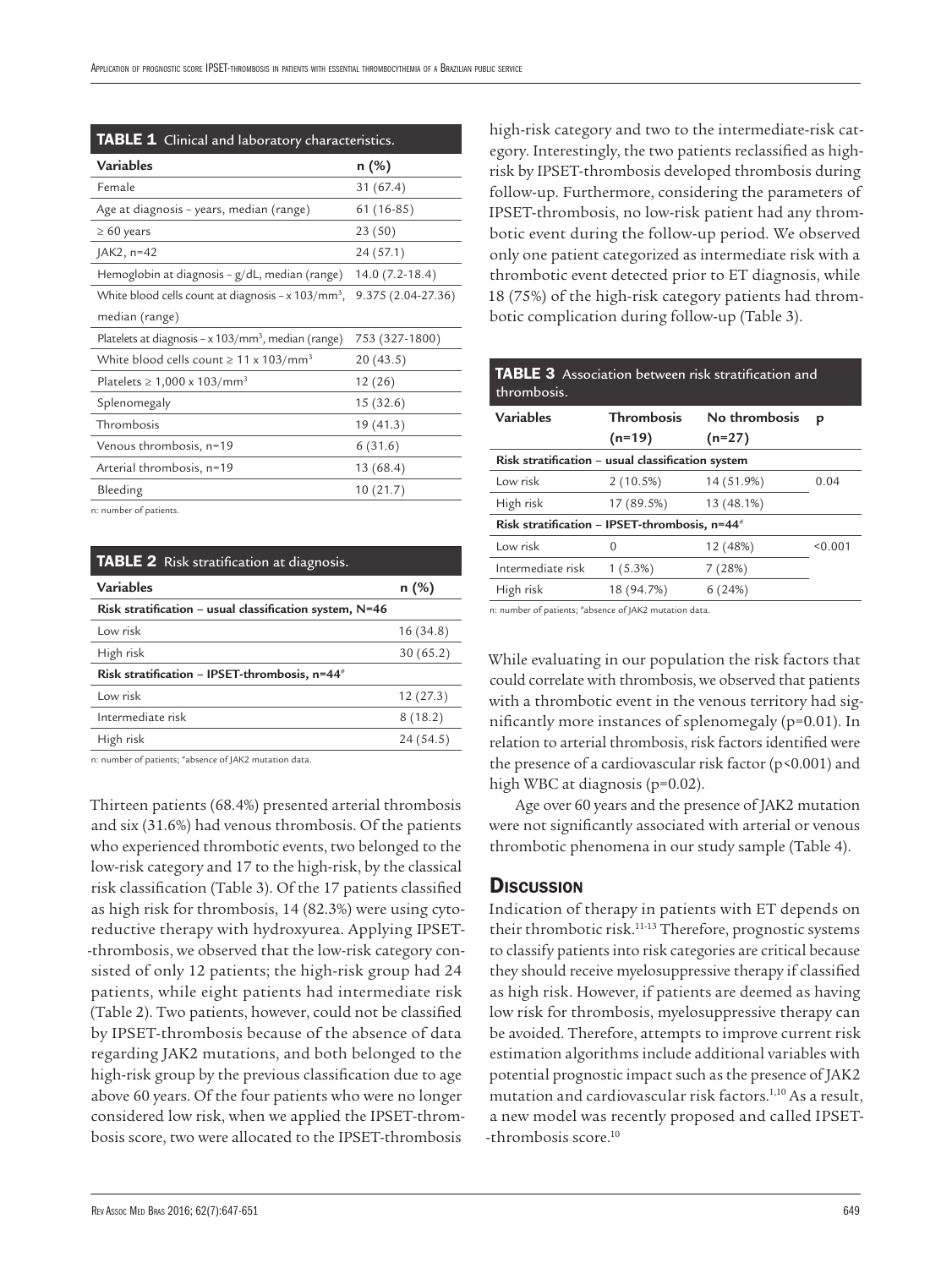| TABLE 4 Association between thrombosis and clinical and laboratory parameters. |                   |      |                    |       |                     |      |  |  |  |
|--------------------------------------------------------------------------------|-------------------|------|--------------------|-------|---------------------|------|--|--|--|
| <b>Variables</b>                                                               | <b>Thrombosis</b> | p    | Venous             |       | Arterial            | р    |  |  |  |
|                                                                                | $(n=19)$          |      | thrombosis $(n=6)$ |       | thrombosis $(n=13)$ |      |  |  |  |
| $\geq 60$ years                                                                | 11 (57.9%)        | 0.2  | 4(66.7%)           | 0.5   | $7(53.8\%)$         | 0.9  |  |  |  |
| $AK2, n=42$                                                                    | 11 (64.7%)        | 0.4  | 4(66.7%)           | 0.6   | 7(63.3%)            | 0.3  |  |  |  |
| WBC at diagnosis/ $mm3$ , median                                               | 12,325            | 0.04 | 9,165              | 0.4   | 13.300              | 0.02 |  |  |  |
| Splenomegaly                                                                   | 9(47.4%)          | 0.07 | 5(83.3%)           | 0.004 | 4(30.7%)            | 0.8  |  |  |  |
| Cardiovascular risk factors <sup>#</sup>                                       | 17 (89.5%)        | 0.01 | $5(83.3\%)$        | 0.4   | 12 (92.3%)          | 0.03 |  |  |  |

n: number of patients; WBC: white blood cells; #tobacco use, arterial hypertension, diabetes and hypercholesterolemia (at least one).

In our population, according to the current risk stratifying protocol based solely on age and previous history of thrombosis, 16 patients belonged to the low-risk and 30 to the high-risk group. Applying the IPSET-thrombosis score, we observed a decrease in size of the low-risk group, since two patients were allocated to the intermediate and two to the high-risk group. The two patients who were categorized as high risk by IPSET-thrombosis were not receiving cytoreductive therapy and developed thrombosis during follow-up. Possibly, if we had employed IPSET-thrombosis classification initially, these two patients would have received cytoreductive therapy and perhaps would not have had thrombotic manifestations. It is important to stress that none of the patients considered low-risk based on the IPSET-thrombosis classification had any thrombotic event during our study.

In relation to the high-risk group of the traditional classification containing 30 patients, in only 28 we were able to apply the IPSET-thrombosis score. Twenty-four patients remained in the high-risk category of the IPSET- -thrombosis criteria. Of the four patients who were removed from the high-risk group, three were allocated into the low-risk category and one into the intermediate-risk according to IPSET-thrombosis criteria. All these patients were receiving cytoreductive therapy, and none of them presented clinical thrombosis during follow-up. Therefore, we could have spared perhaps two patients from cytoreductive therapy. Furthermore, in our study, the application of IPSET-thrombosis would have changed the risk classification in six (13.6%) and the management of at least four (9.5%) patients. Our results agree with those of Barbui et al.,10 who also showed that IPSET-thrombosis outperform the traditional risk stratification system.

So far, the indication of treatment for ET is guided by the guidelines of the LeukemiaNet,<sup>14</sup> which is based on the traditional risk stratification.15 In the future, however, some authors already believe that the IPSET-thrombosis classification will be incorporated to stratify patients with ET.8,9,16

The demographic characteristics, clinical and laboratory parameters of our sample of patients are similar to those described in the literature.<sup>3</sup> Hemorrhagic events were less prevalent than the thrombotic ones also in agreement with previous studies.17-19 Additionally, in agreement with other authors, we found a significant association between splenomegaly and venous thrombosis, and cardiovascular risk factors and a high WBC with arterial thrombosis.1,7,8,10,16

Interestingly, age  $\geq 60$  years in our cohort of patients was not a significant risk factor for thrombosis. The lack of correlation between older age and thrombosis was also seen in other recent studies such as those of Lekovic et al.<sup>1</sup> and Montanaro et al.<sup>20</sup> The presence of JAK2 mutation was not significantly associated with thrombosis in our study, contrary to information well-established in the literature.14,16,20-22 We believe that our small sample size may explain why we found no correlation between thrombosis risk and the presence of JAK2 mutation.

Our study has limitations. It is retrospective and included a small sample of ET patients who had a relatively short follow-up. However, even considering the shortcomings mentioned above, we could clearly see that the risk classification afforded by IPSET-thrombosis could improve the therapeutic management of ET in about 10% of patients.

#### Resumo

Aplicação do escore prognóstico IPSET-trombose nos pacientes com trombocitemia essencial em um hospital público brasileiro

**Introdução:** em pacientes com trombocitemia essencial (TE), complicações vasculares contribuem para morbidade e mortalidade. Para melhor predizer a ocorrência de eventos trombóticos, um escore prognóstico internacional de trombose para TE (IPSET-trombose) foi recentemente desenvolvido. Apresentamos aqui a aplicação des